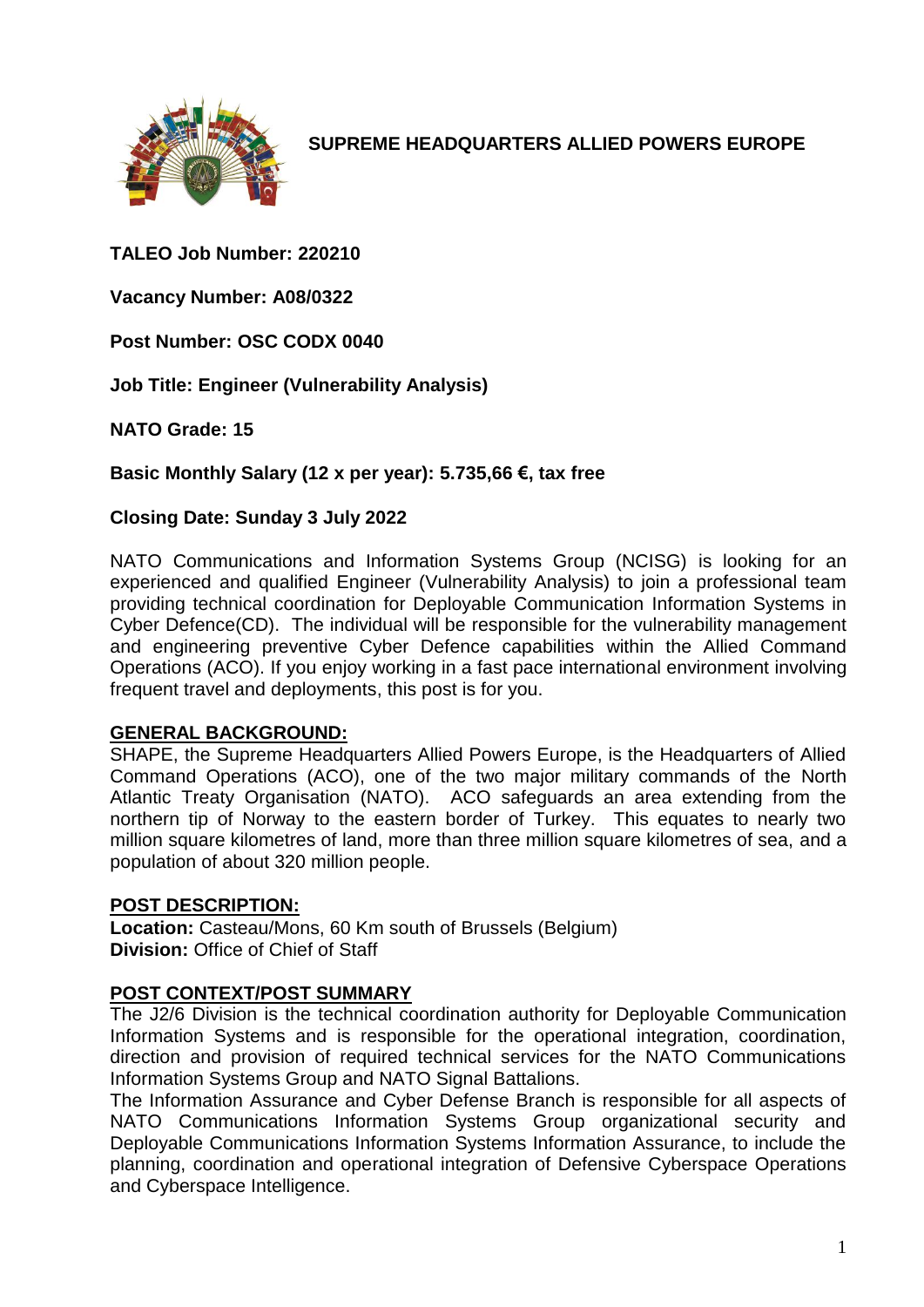The Defensive Cyberspace Operations Section is responsible for planning, preparing, and executing all lifecycle management activities of Deployable Communication Information Systems Cyberspace Defence, and providing guidance and coordinating Defensive Cyberspace Operations operational integration to the NATO Signal Battalions. The incumbent serves as the NCISG Cyber Defence (CD) Subject Matter Expert responsible for vulnerability management and engineering preventive CD capabilities for the Deployable CIS (DCIS).

# **PRINCIPAL DUTIES**

The incumbent's duties are:

1. Responsible to the NCISG J2/6 IACD DCO Section Head for DCIS Vulnerability Management.

2. NCISG CD Subject Matter Expert responsible for vulnerability management, cyber hygiene and engineering preventive CD capabilities for DCIS.

3. Interfaces with NCIA, NCISG HQ counterparts and NCISG subordinate units to ensure resilience of the DCIS CD capabilities in accordance to the Minimum Military and FMN requirements.

4. Assists in translating the ACO Operational Requirements into DCIS CD related directives and guidance documents and develop internal NCISG procedures.

5. Supports the provision of CD services to operations and exercises. Provides Level 2 Cyber Defense support to Deployed CIS.

6. Provides Engineering support to DCIS CD Situational Awareness and Consequence Management for NATO Operations and exercises.

7. Engineers and recommends CD architectural & procedural modifications to assist in mitigating risks & vulnerabilities identified during vulnerability assessments, Penetration Testing, and in support of Incident and Vulnerability Management findings.

8. Manages the NCISG responses to identified vulnerabilities in coordination with other partner organizations to prevent malicious activities from affecting federated networks and responds to vulnerabilities when required.

9. Develops and maintains processes and procedures in areas of functional expertise and coordinates within NCISG HQ and with subordinate units to ensure compliance.

10. Writes detailed problem reports, assessment plan documents and mitigation recommendations as needed.

### **SPECIAL REQUIREMENTS AND ADDITIONAL DUTIES**

The employee may be required to perform a similar range of duties elsewhere within the organization at the same grade without there being any change to the contract

Mandatory Deployment Post. The incumbent may be required to undertake deployments in support of military operations and exercises, and/or TDY assignments, both within and outside NATO boundaries. Such operational deployment may exceed 30 days duration up to 183 days in any period of 547 days and may be on short notice. For NATO International Civilian Staff, acceptance of an employment contract linked to this post constitutes agreement to deploy in excess of 30 days if required.

May be required to participate in NATO policy and publication maintenance and capability development in functional areas of expertise.

- May be required to augment the NCISG DCC or DSG DNOC providing cyberspace vulnerability engineering support to NATO operations and exercises.

The work is normally performed in a NATO office environment.

Normal Working Conditions apply.

The risk of injury is categorized as: No Risk.

### **ESSENTIAL QUALIFICATIONS**

**A. Professional/Experience**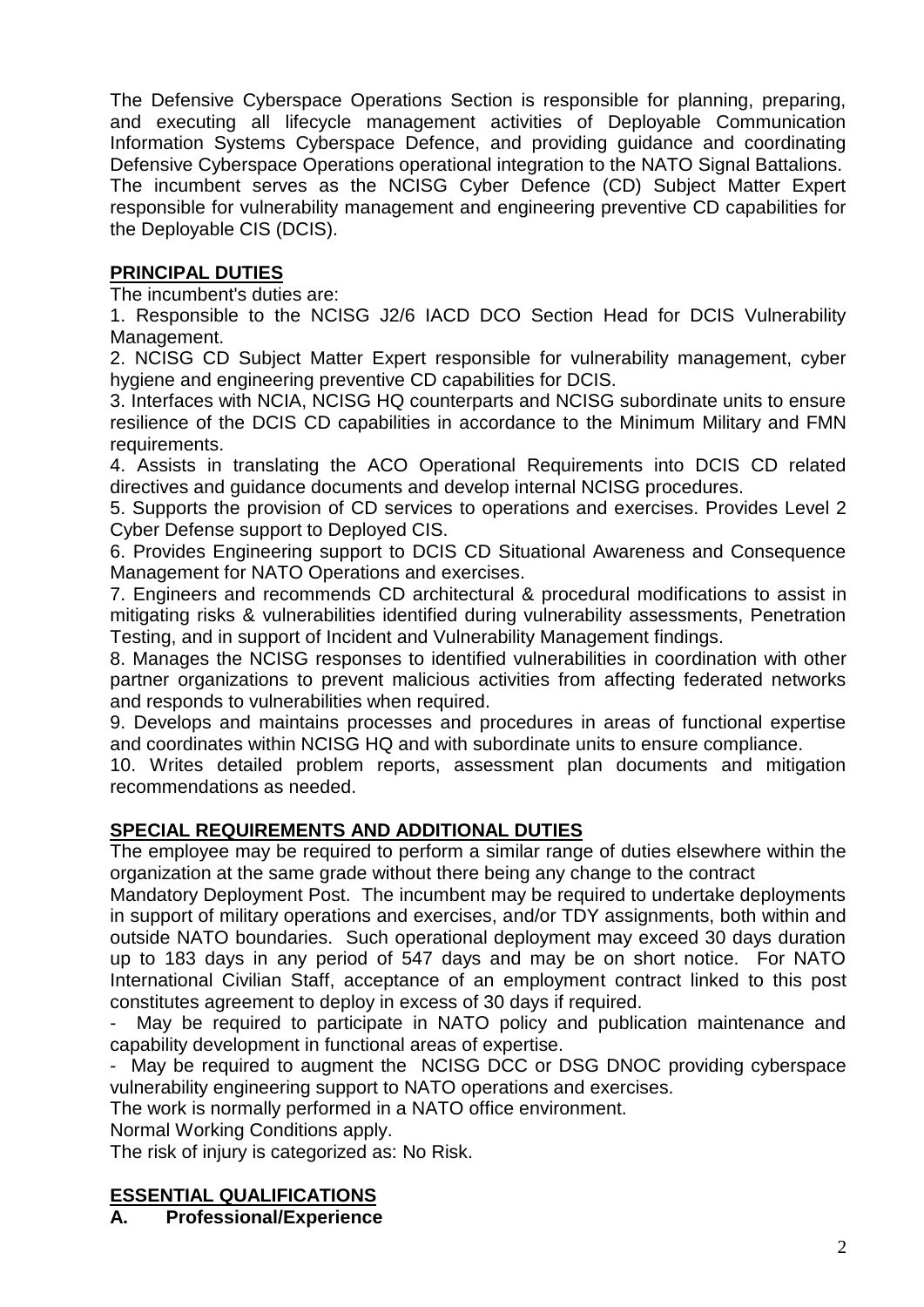- 1. Minimum two years of engineering experience in vulnerability assessment, vulnerability management and remediation.
- 2. Minimum two years of experience in the design, implementation and deployment of enterprise vulnerability assessment and management solutions.
- 3. Experience in identifying vulnerabilities in web-based applications and databases.
- 4. Experience in the development of CIS Security Standard Operating Procedures and technical guidance.
- 5. Proficient in the analysis of Cyberspace Threats and the implementation of mitigation techniques.
- 6. Experience leading small teams and mentoring junior analysts/technicians.
- 7. General certification in Information Assurance or CIS security (Security+, GSEC, CEH, CISSP or equivalent).

# **B. Education/Training**

University Degree in computer science, engineering disciplines, statistics or similar numerate discipline, operations research or related discipline and 2 years function related experience, or Higher Secondary education and completed advanced vocational training in one of the disciplines mentioned above leading to a professional qualification or professional accreditation with 4 years post related experience.

# **C. Language**

English - SLP 3322 (Listening, Speaking, Reading and Writing)

NOTE: The work both oral and written in this post and in this Headquarters as a whole is conducted mainly in English.

# **DESIRABLE QUALIFICATIONS**

### **A. Professional Experience**

- 1. Knowledge with NATO Cyber Defense and CIS security policies.
- 2. Experience with a recognised Enterprise Risk Management methodology.
- 3. Experience in secure network architecture and design.
- 4. Four years of experience administering and securing Microsoft Windows-based client and server systems.
- 5. Two years of experience administering and securing Unix and Linux-based systems.
- 6. Extensive experience in the use of online Vulnerability Assessment tools, preferably Tenable.SC and Nessus.
- 7. Work experience in Cyberspace Operations Centres.
- 8. Experience with industry-standard SIEM solutions, preferably Splunk enterprise Security.
- 9. Experience providing CIS support to military operations and exercises.

# **B. Education/Training**

1. University Degree in Information Technology or Cyber Security at a nationally recognized university and 4 years of function-related experience.

2. Certification in prevention techniques (GCCC or other equivalent).

### **ATTRIBUTES/COMPETENCIES**

### **A. Personal Attributes**

The incumbent will need to display a high degree of initiative, professionalism and engineering expertise in performance of his/her duties. The rapidly changing NATO environment creates a requirement to solve numerous complex problems and challenges, which shall require the incumbent to draw upon a comprehensive ability to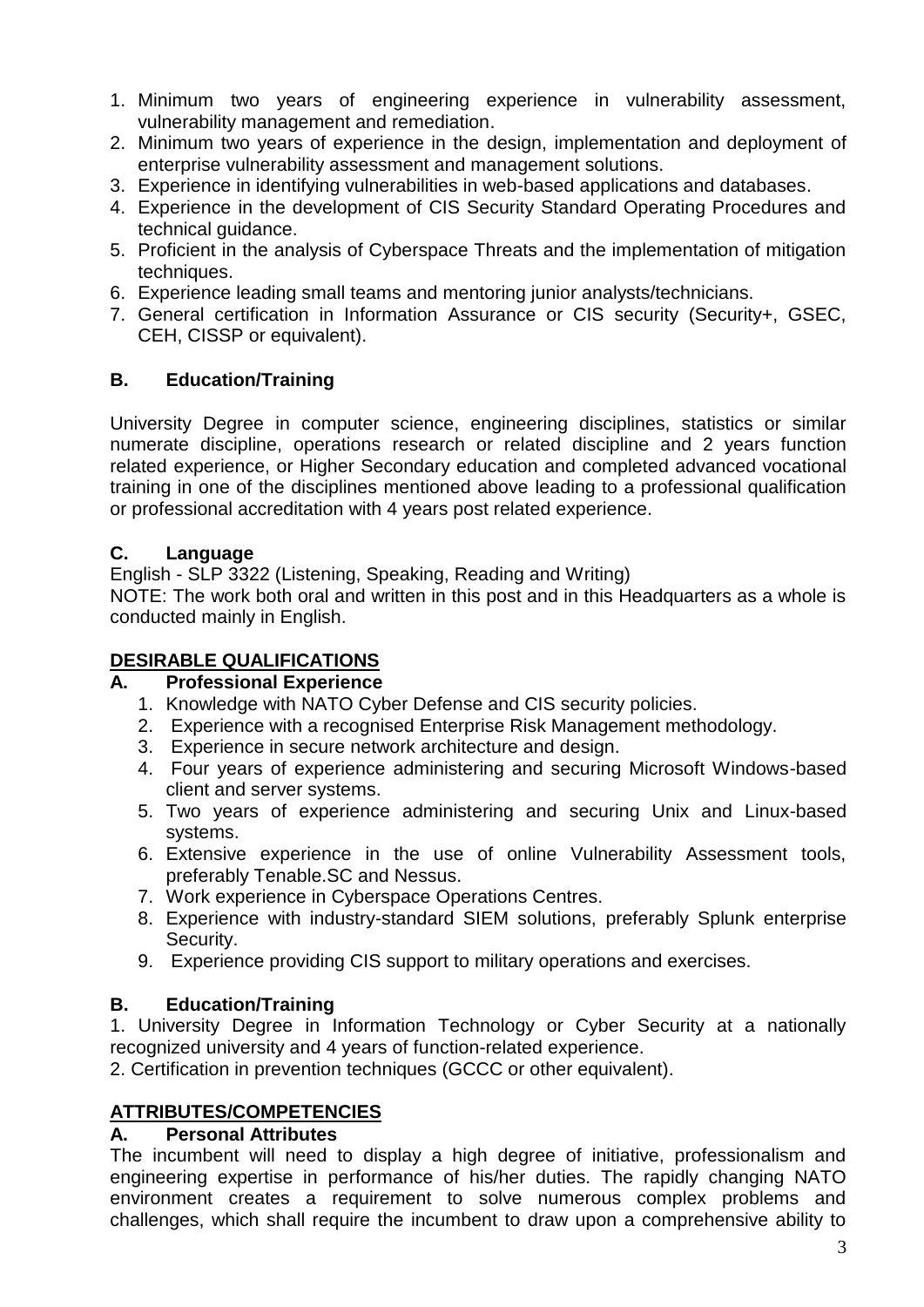quickly reason, analyze, act with persuasion and diplomacy. Requires a high degree of tact and perseverance to ensure that technically sound decisions are made in a timely manner in reaction to current events. The incumbent must be able to use own initiative with minimal supervision and be able to lead a small functional team, both physical and virtual, in order to implement, manage, and maintain strategies and procedures to timely reduce and prevent network vulnerabilities.

- The incumbent will be required to maintain an adequate degree of physical fitness to comply with NATO deployability requirements.

- The incumbent may be required to travel away from his/her duty location for extended periods in support of NATO operations and exercises

# **B. Managerial Responsibilities**

The incumbent serves as the primary point of contact and subject matter expert on the issues related to Cyber Defense vulnerabilities; that is, the immediate and long-term actions related to identifying and correcting network areas vulnerable to cyber-attack on the deployed network. As such, the incumbent develops and implements cyber defense strategies and procedures and is responsible for the coordination, immediate implementation and maintenance of these strategies and procedures by the NATO Signal Battalion cyber defence technicians.

### **C. Professional Contacts**

Professional Contacts: Regular professional contacts with others inside and/or outside immediate organization on functional matters. Solicits/provides information and assessments/advice in functional area of expertise within the organization. Present and support coordinated NCISG viewpoints and decisions regarding functional area of expertise to others outside the organization.

Deputy SSG DNOC CD Cell Head.

# **D. Contribution To Objectives**

Work involves the provision of information, analysis, and engineering technical solutions for the defence of the DCIS network provided by the organization, compelling others within the organization to action within the SSG/DNOC. The incumbent is the lead in assessing the potential vulnerabilities to a cyber-attack of a deployed network and will commit the cyber defence functional area of NCISG to numerous courses of action in defense of the network, affecting NCISG's mission accomplishment in DCIS provision. This post reports to

- OCG CODX 0010 Section Head (Defensive Cyberspace Operations) A3/G17
- Supervisory Responsibilities: None.

### **REMARKS:**

**Duration of contract:** Serving staff members will be offered a contract according to the NATO Civilian Personnel Regulations (NCPR). Newly recruited staff will be offered a definite duration contract of three years normally followed by an indefinite duration contract.

### **HOW TO APPLY FOR A NATO CIVILIAN POST AT SHAPE:**

Applications are to be submitted using NATO Talent Acquisition Platform (NTAP) [\(https://nato.taleo.net/careersection/2/jobsearch.ftl?lang-en\)](https://nato.taleo.net/careersection/1/jobsearch.ftl?lang-en). Applications submitted by other means (e.g. mail, e-mail, fax, etc) are not accepted.